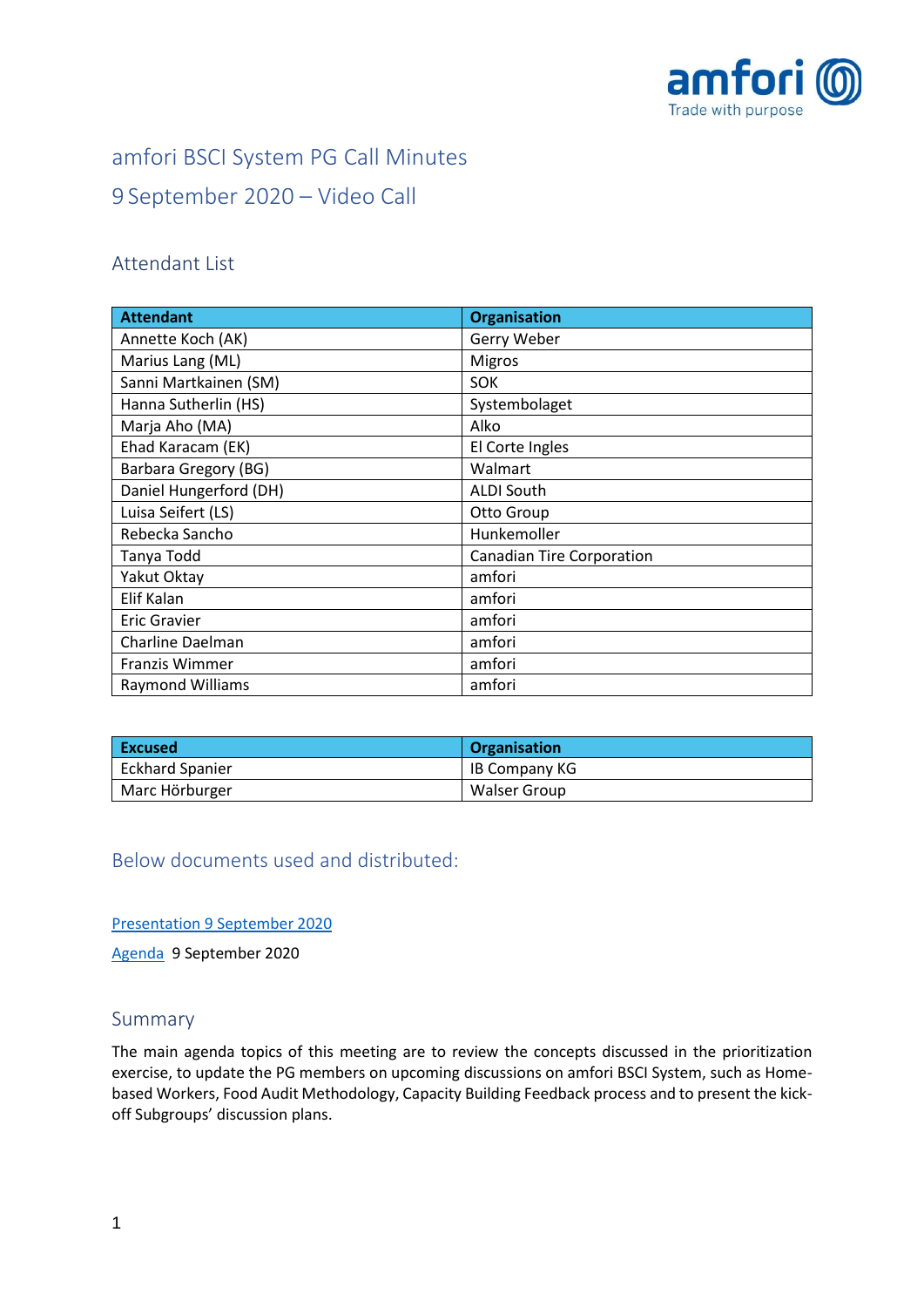

| Agenda Item | <b>Capacity Building Feedback</b> | <b>Presenter</b> | Raymond Williams |
|-------------|-----------------------------------|------------------|------------------|
|             | <b>Update</b>                     |                  |                  |

Raymond from Capacity Building (CB) team introduced a questionnaire in order to see the needs of and understand user experience of amfori members as well as linked producers on amfori Academy. Hence the aim was to find ways how amfori can improve the CB offerings and increase its engagement with users. In order to prepare the PG members for this discussion a pre-read document has been sent prior to this call. Here is the [link.](https://foreigntradeassociation.sharepoint.com/:w:/r/sites/PGC/Meeting%20Minutes/2020/07%20-%209%20September%202020/amfori_CB_questions_PG_092020.docx?d=w97da8743f55a47279a68b8ddfa0aace7&csf=1&web=1&e=5kmf7V)

For the beginning, Raymond had a quick introduction on the background of this feedback process and explained why amfori was working on this. It was explained that a thorough questionnaire would be send out to the members after this call, which was sent out on 10 September.

Following discussion took place with the contributions of PG members, see below:

| <b>Question/Comment</b>                                                                                                                                                                                                                               | <b>Answer</b>                                                                                                                                                                                                                                                                                                                                                                                                                                                  |
|-------------------------------------------------------------------------------------------------------------------------------------------------------------------------------------------------------------------------------------------------------|----------------------------------------------------------------------------------------------------------------------------------------------------------------------------------------------------------------------------------------------------------------------------------------------------------------------------------------------------------------------------------------------------------------------------------------------------------------|
| Question by amfori CB team:<br>For you, what is the main point, or value<br>proposition, of having training available?<br>(member and producer training)<br>Improvement for factories?<br>Informing yourself on how to work<br>٠<br>with amfori BSCI? | $1st$ comment: We use and do the trainings<br>internally, such as we did the auditor training<br>internally. But for e-learning trainings, we use<br>them for factories on the areas where they have<br>weak positions and conditions. We focus on the<br>specific trainings that we want them to do. Yet,<br>one of our problems is it is not mandatory. So, if<br>the trainings would be mandatory, then we could<br>have a better turn out.                 |
| Learning from other members'<br>٠<br>experiences to improve your own<br>approach?<br>Not much point or value to have this<br>$\bullet$<br>available<br>Another reason?                                                                                | $2^{nd}$ comment: We mostly look at the amfori<br>Academy training content when we start our<br>positions at work to understand the context and<br>to speed up with amfori BSCI process and<br>standards. Many of the content is not directly<br>related to us as we don't assume any RSP holder<br>position/status. Technical content is more relevant<br>for suppliers. So, for us, it is more for us to upscale<br>our own understanding about amfori BSCI. |
|                                                                                                                                                                                                                                                       | $3^{rd}$ comment: It is a great value to have this<br>platform, but we receive feedback from factories<br>that the sign-in process is quite difficult. The<br>registration is also problematic. When we want to<br>onboard new colleagues and refer them amfori<br>Academy Platform, it is even hard to find the basic<br><b>BSCI</b> trainings.                                                                                                               |
|                                                                                                                                                                                                                                                       | $4th$ comment: We use the academy trainings in<br>addition to our own training programs. It is not<br>very intuitive platform. I am confused between<br>the concepts of course and program; for instance,                                                                                                                                                                                                                                                      |

## Questions/Comments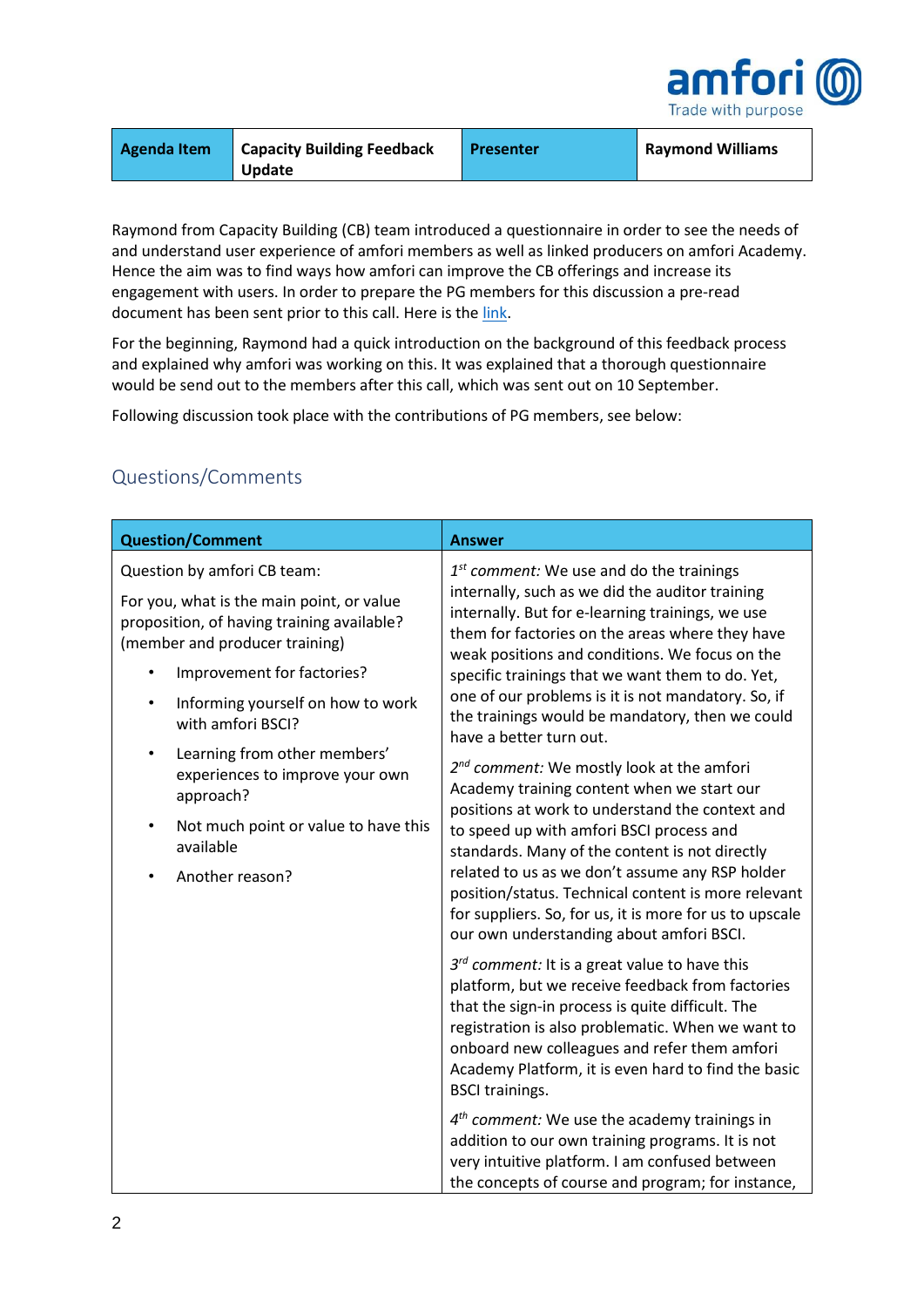

|                                                                                                                                                                                      | women empowerment course, you can delegate it                                                                                                                                                                                                                                                                                                                                                                                                 |
|--------------------------------------------------------------------------------------------------------------------------------------------------------------------------------------|-----------------------------------------------------------------------------------------------------------------------------------------------------------------------------------------------------------------------------------------------------------------------------------------------------------------------------------------------------------------------------------------------------------------------------------------------|
|                                                                                                                                                                                      | to the factories, but it is not overviewed and<br>placed into programs or courses.                                                                                                                                                                                                                                                                                                                                                            |
|                                                                                                                                                                                      | $5th$ comment: We have been using the trainings for<br>understanding the amfori BSCI system and to be<br>familiar with the tools on regular basis. I would<br>like to see our producers use the trainings more<br>often. But both of these means, I would like to see<br>a really easy access, not complicated process so I<br>think that would increase the participation rate.<br>Signing in $-$ to complete the process is the<br>problem. |
| Question PG: Have you ever considered the                                                                                                                                            | It is a very good point.                                                                                                                                                                                                                                                                                                                                                                                                                      |
| trainings/courses not free of charge?<br>It is stated by ILO, some time ago, that as<br>soon as the training is not free of charge, the<br>attendance rate goes up. Such as mosquito | We have some trainings that we do charge<br>members and producers such as internal auditor<br>training.                                                                                                                                                                                                                                                                                                                                       |
| net case.                                                                                                                                                                            | For the producer's trainings, we are happy to<br>discuss and follow up on this. So, we take this as a<br>crucial note.                                                                                                                                                                                                                                                                                                                        |

| CoC Package – Discussion on<br>Agenda Item<br><b>Concepts</b> | <b>Presenter</b> | <b>Yakut Oktay and Elif</b><br>Kalan |
|---------------------------------------------------------------|------------------|--------------------------------------|
|---------------------------------------------------------------|------------------|--------------------------------------|

In this session, Elif from amfori team introduced the results of the prioritization exercise and later Yakut facilitated the discussion with guiding questions to challenge the perceptions and positions of the members with an aim to create a consensus through considering all relevant aspects of the proposed concepts[. Presentation](https://foreigntradeassociation.sharepoint.com/:b:/r/sites/PGC/Meeting%20Minutes/2020/07%20-%209%20September%202020/Presentation_amfori%20BSCI%20System%20PG%20Call_9Sep2020.pdf?csf=1&web=1&e=vrwnGv) with the results, please see the slides from #7 to #12. Below, please find the discussion that was held among PG members as well as the amfori team members who also contributed to the discussion and explained the current status and upcoming plans.

PG members voted and commented for the proposed concepts with 3 options; must have, good to have and can wait, please see slide #8. The following discussion took place in line with these options.

## Questions/Comments

| <b>Question/Comment</b>                                                             | <b>Answer</b>                                                                                                                                                      |
|-------------------------------------------------------------------------------------|--------------------------------------------------------------------------------------------------------------------------------------------------------------------|
| First discussion took place on the<br>concepts with high agreement as to            | #1: It is not a surprise at all. In Germany by the<br>government, these two issues (Human Rights-HRs-                                                              |
| 'must have':                                                                        | Due Diligence and Grievance Mechanism) are as                                                                                                                      |
| Question: Do you see any surprises with<br>the concepts here that you think we must | mandatory regulation to track supply chain. So, if we<br>don't cover them with amfori BSCI Code of Conduct<br>then we are in trouble. So, we have to prove that we |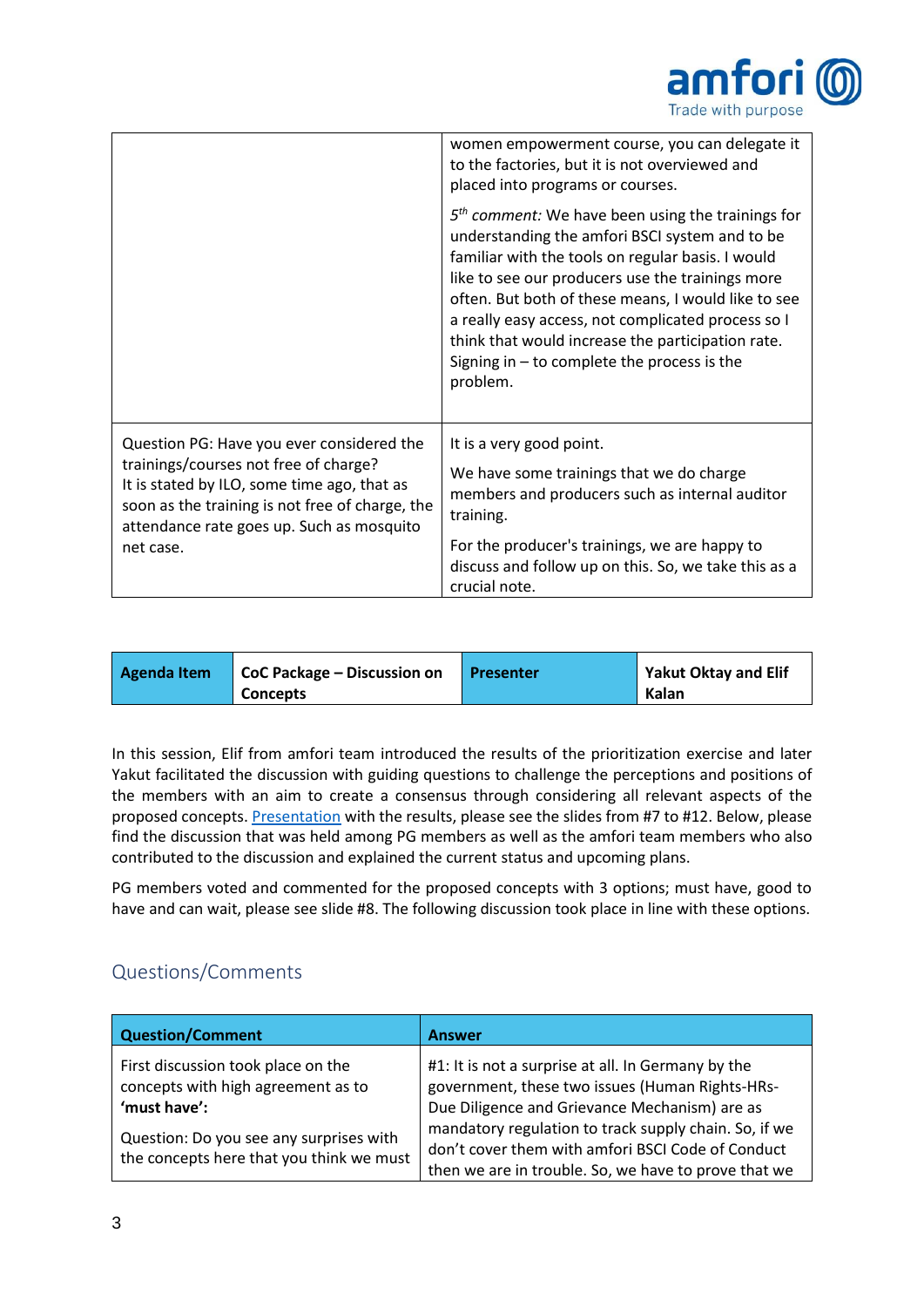|                                                                                                                                                                                                                                                                                                     | amfor<br>Trade with purpose                                                                                                                                                                                                                                                                                                                                                                                                                                                                                                                                                               |  |
|-----------------------------------------------------------------------------------------------------------------------------------------------------------------------------------------------------------------------------------------------------------------------------------------------------|-------------------------------------------------------------------------------------------------------------------------------------------------------------------------------------------------------------------------------------------------------------------------------------------------------------------------------------------------------------------------------------------------------------------------------------------------------------------------------------------------------------------------------------------------------------------------------------------|--|
| have in the upcoming amfori BSCI CoC<br>revision?<br>High rate of agreement: Must-have -                                                                                                                                                                                                            | have a working grievance mechanism and our risk<br>assessment and business assessment are based on<br>human rights risk assessment/approach.                                                                                                                                                                                                                                                                                                                                                                                                                                              |  |
| slide #10<br><b>General discussion</b>                                                                                                                                                                                                                                                              | #2: Mandatory Human Rights Due Diligence<br>Regulation is a good point to mention. I also think<br>that big part of our due diligence is based on amfori<br>BSCI and its practices, as we follow them. Therefore I<br>would like these elements to be included into CoC. I<br>see inclusion of these concepts is more about<br>alignment of the language with UNGP: Expecting the<br>due diligence processes from suppliers as well as<br>members of amfori. So that would be very helpful if<br>we have mandatory human rights due diligence<br>regulation in Europe.                    |  |
|                                                                                                                                                                                                                                                                                                     | #3: It is important to follow the spirit and language of<br>UNGP. It is already very detailed. And moreover, it is<br>especially working for German companies, HRs Due<br>Diligence and Grievance Mechanism as well as State<br>Imposed forced Labor (SIFL) have been very<br>significant topics. Some of the concepts are also<br>related to HRs in general as well.                                                                                                                                                                                                                     |  |
|                                                                                                                                                                                                                                                                                                     | #4: It is so nice to agree all and it is not a surprise for<br>me to see these topics have a must have agreement.<br>And it is also in line with the regulations in Finland.<br>But, the challenge will be about the coming up<br>national legislations at the European level. So, here is<br>a question for amfori, how does amfori address the<br>different regulations and legislations in this sense?<br>How is amfori making sure that the tool considering<br>these different national legislations? For Finland,<br>NGOs are challenging us on this. What is the solution<br>here? |  |
|                                                                                                                                                                                                                                                                                                     | #5: About national legislations, I think it is important<br>to note that the reference document is the UNGP.                                                                                                                                                                                                                                                                                                                                                                                                                                                                              |  |
| An important challenge for us is as amfori<br>we have members from so many<br>countries which are also subject to<br>different legislations, so CoC document<br>should not contradict with the spirit of<br>what we want to do as much as we want<br>address everything. We are working on<br>this. |                                                                                                                                                                                                                                                                                                                                                                                                                                                                                                                                                                                           |  |
| Must have: State Imposed Forced Labor<br>(SIFL)                                                                                                                                                                                                                                                     | #1: It is very important and very current topic. But I<br>am not sure whether there should be a specific<br>content for it.                                                                                                                                                                                                                                                                                                                                                                                                                                                               |  |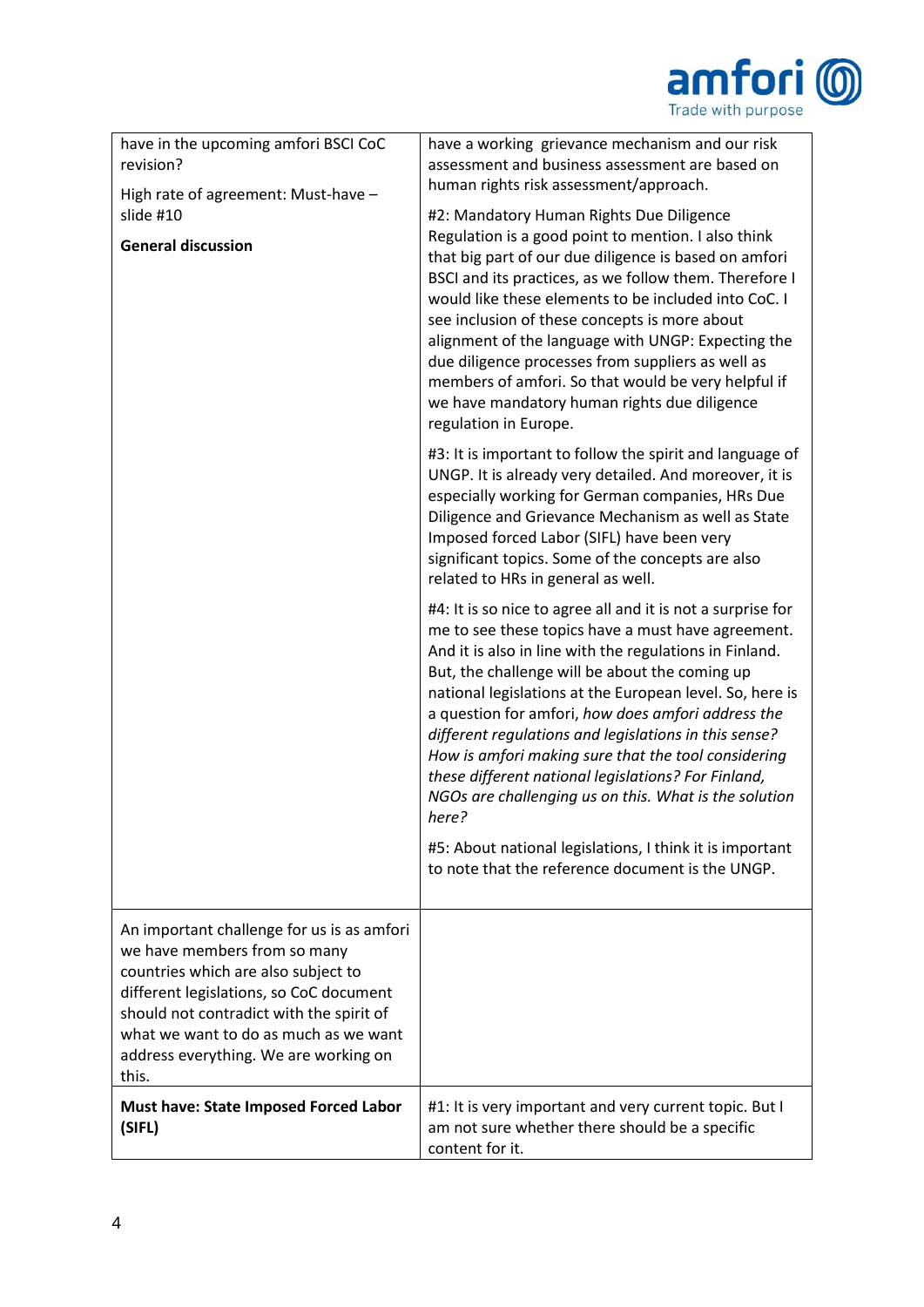

| Question: If we add SIFL as a concept in<br>our CoC how do you see that<br>commitment in practice?                                                                                                                                                                                                                      | #2: It has been a trend topic. And it important to have<br>the CoC reflecting these trends, yet we have been<br>having some issues on this topic. So, I would like it to<br>be identified in the CoC and in the auditing process.<br>Then it is company to deal with its process                                                                          |
|-------------------------------------------------------------------------------------------------------------------------------------------------------------------------------------------------------------------------------------------------------------------------------------------------------------------------|-----------------------------------------------------------------------------------------------------------------------------------------------------------------------------------------------------------------------------------------------------------------------------------------------------------------------------------------------------------|
|                                                                                                                                                                                                                                                                                                                         | #3: It is one form of bonded labor and it has been<br>there and will be there, too. Practically, it is difficult<br>to monitor and identify in the audit process. We<br>should tackle that, to tackle it in the auditing process.                                                                                                                         |
|                                                                                                                                                                                                                                                                                                                         | #4: It can be added and should be identified under No<br>Bonded Labor section.                                                                                                                                                                                                                                                                            |
|                                                                                                                                                                                                                                                                                                                         | #5: It is a discussion here as well, how to handle the<br>SIFL. So, if it is not mentioned in the CoC, it would be<br>accepted. It is extremely difficult to monitor, track it<br>but we need to have a strong statement on this topic.<br>It may not solve the issue but strong statement<br>means that we don't accept it.                              |
|                                                                                                                                                                                                                                                                                                                         | #6: I support that we should have a statement and<br>yet we are aware of the fact that implementing would<br>be extremely difficult.                                                                                                                                                                                                                      |
|                                                                                                                                                                                                                                                                                                                         | #7: It would need a clarification in the statement                                                                                                                                                                                                                                                                                                        |
| Here, we see expectations on SIFL are<br>aligned in the context of CoC.                                                                                                                                                                                                                                                 |                                                                                                                                                                                                                                                                                                                                                           |
| <b>Must Have: Grievance Mechanism</b>                                                                                                                                                                                                                                                                                   |                                                                                                                                                                                                                                                                                                                                                           |
| Question: We want the concept of<br>Grievance Mechanism (GM) that we<br>want it to have aligned with UNGP and<br>hence it to be included. We would like to<br>know more about how you see the<br>linkage to supply chain GM that we want<br>to release so, do you see a relevance to<br>the CoC as an escalation point? |                                                                                                                                                                                                                                                                                                                                                           |
| Question PG: What is the difference<br>between Supply Chain GM (SCGM) and<br>this operational GM (OGM)?                                                                                                                                                                                                                 | amfori: The GM that we mention in the COC is the<br>operational GM which is contained within the factory<br>at the local level. Whereas the SCGM is about<br>cascading complaints to a higher level when the<br>operational GM is inexistent or does not function<br>properly. Currently, the SCGM is being created so<br>there is no mention in the CoC. |
| So, Supply Chain GM is the one for<br>workers in the facility.                                                                                                                                                                                                                                                          | Yes, indeed, for workers and communities living in<br>close proximity of the facility                                                                                                                                                                                                                                                                     |
| amfori S&I team-Charline explains the<br>supply chain GM as a complementary<br>process to the operational GM at the<br>local level.                                                                                                                                                                                     |                                                                                                                                                                                                                                                                                                                                                           |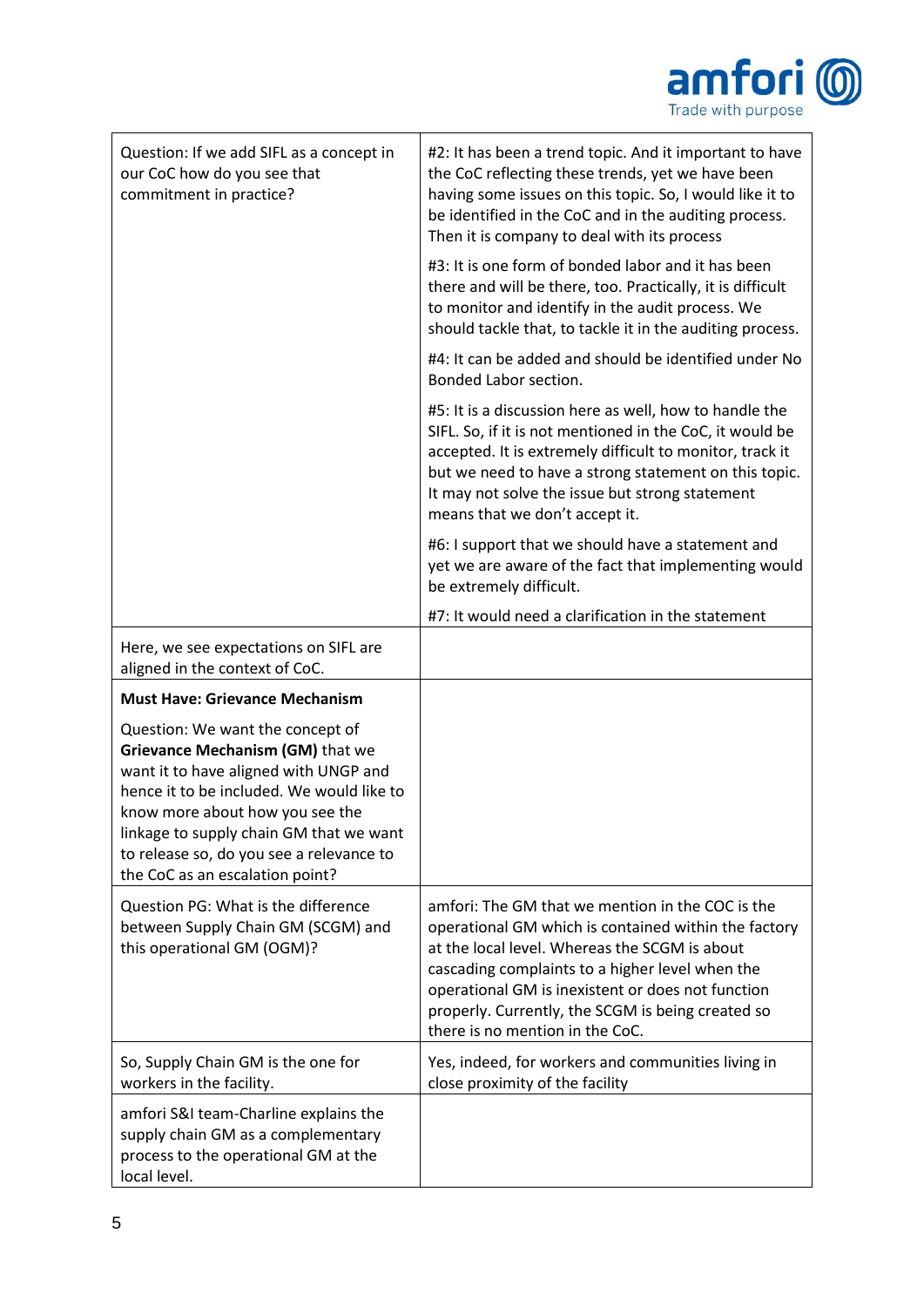

| Question PG: Who would be the main<br>actors, stakeholders of the Supply chain<br>GM, as the ones who would lead and deal<br>with the issues that are escalated?                           | amfori team: For now, the target audience of supply<br>chain GM is the workers and impacted communities.<br>For grievances related to the RRP Guidelines in times<br>of COVID-19, the main target audience will be the<br>producers. The amfori Secretariat will support our<br>members in dealing with the received grievances.<br>We are still working on this, so more detailed |
|--------------------------------------------------------------------------------------------------------------------------------------------------------------------------------------------|------------------------------------------------------------------------------------------------------------------------------------------------------------------------------------------------------------------------------------------------------------------------------------------------------------------------------------------------------------------------------------|
|                                                                                                                                                                                            | information will be shared in the future (dedicated<br>webinar).                                                                                                                                                                                                                                                                                                                   |
| Question PG: What would be the point of<br>adding Supply chain GM into CoC? Does it<br>mean that do we require the producers<br>to submit or report their grievances or<br>so?             | amfori team: That is correct. We already require the<br>amfori BSCI participants to have an operational level<br>GM; but there seems a need to make it explicit and<br>be aligned with the language of the UNGP.                                                                                                                                                                   |
| Question PG: So, would it be then if<br>operational GM doesn't help the<br>workers, then they can take it up to<br>supply chain GM, so to buyers companies<br>and amfori, is this correct? | amfori team: Yes. It is important to emphasize that in<br>addition to alignment with the UNGP, the<br>effectiveness criteria also apply to operational GM<br>and it should meet these criteria.                                                                                                                                                                                    |
|                                                                                                                                                                                            | ARP III - OHCHR Accountability and Remedy Project<br>III: Enhancing effectiveness of non-State-based<br>grievance mechanisms in cases of business-related<br>human rights abuse is just published. The report is<br>available here.                                                                                                                                                |
|                                                                                                                                                                                            | So, we want to make sure that both OGMs and the<br>SCGM are functioning according to these criteria and<br>effective as a result The more that we strengthen the<br>OGMs, the less cases will have to cascade to the<br>SCGM.                                                                                                                                                      |
| Agreement on following points:                                                                                                                                                             |                                                                                                                                                                                                                                                                                                                                                                                    |
| There is a need of changing the language<br>of how we introduce the operational GM<br>in the CoC.                                                                                          |                                                                                                                                                                                                                                                                                                                                                                                    |
| When we start drafting of the next CoC,<br>we will seek to make some form of<br>linkage to a higher access of remedy.                                                                      |                                                                                                                                                                                                                                                                                                                                                                                    |
| <b>Good to Have: Animal Welfare</b>                                                                                                                                                        | #1 National legislation in Switzerland is quite strict on<br>animal welfare. So we follow this legislation. Yet,<br>there are different levels of legislation on this<br>concept. There is no UN regulation or so. I would<br>suggest not to integrate into the CoC.                                                                                                               |
| Question PG: So, is it really a big issue for<br>all the members or just a concept<br>mentioned by few members? How is it<br>relevant to amfori BSCI current audit                         | amfori team: Yes, indeed. The agriculture audit of<br>amfori BSCI is not designed for animal farms but<br>rather for fresh fruits and vegetables and flowers. So,<br>it is like fraction of a fraction. The Food PG was asked                                                                                                                                                      |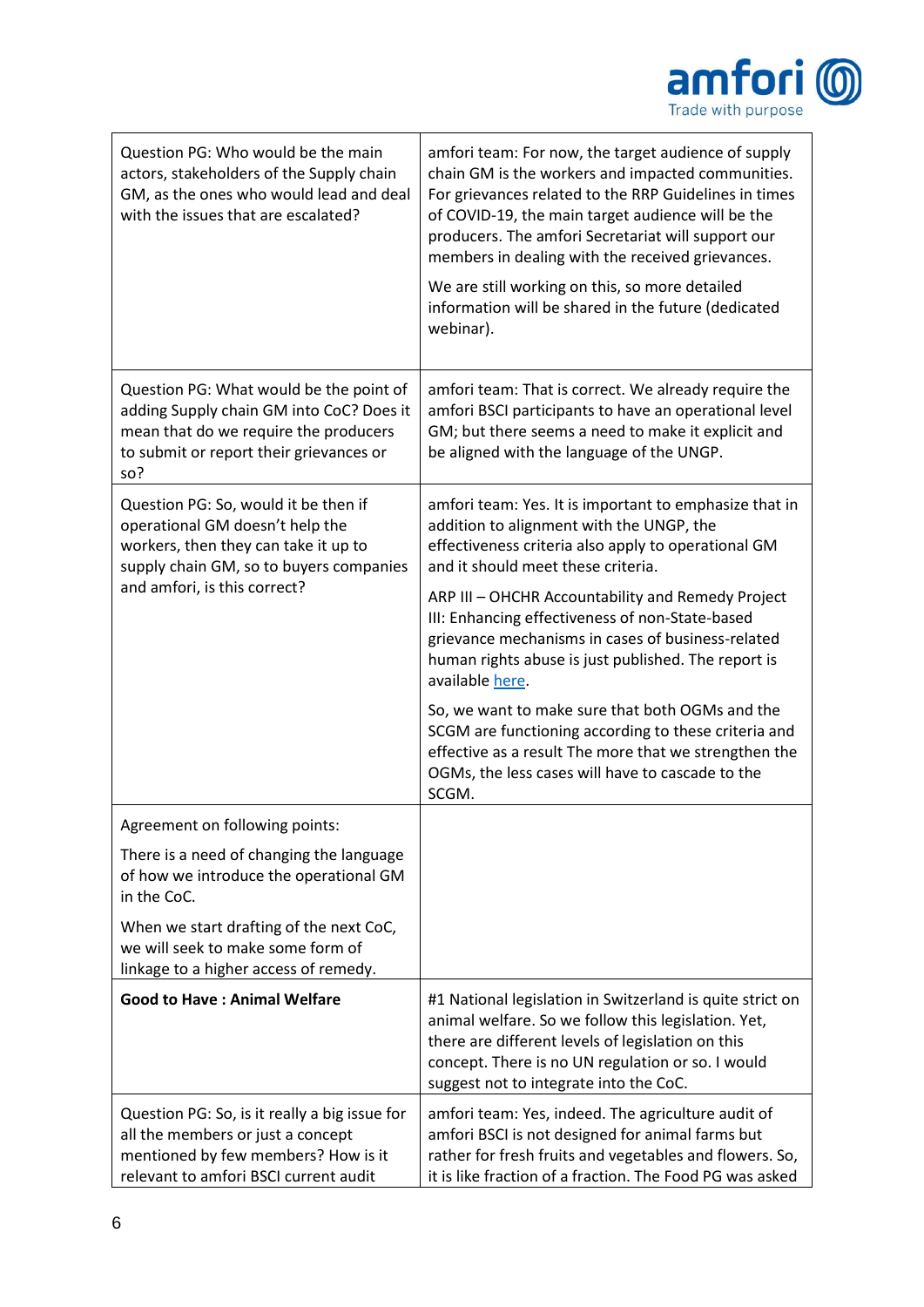

| level which doesn't cover farm or this<br>level yet?                                                                                                                                                                                                                                                                                                                                                                                         | to vote for prioritize their strategy, meat industry is<br>not the biggest priority for now.                                                                                                                                                                                                                                                                                                                                                                                       |
|----------------------------------------------------------------------------------------------------------------------------------------------------------------------------------------------------------------------------------------------------------------------------------------------------------------------------------------------------------------------------------------------------------------------------------------------|------------------------------------------------------------------------------------------------------------------------------------------------------------------------------------------------------------------------------------------------------------------------------------------------------------------------------------------------------------------------------------------------------------------------------------------------------------------------------------|
|                                                                                                                                                                                                                                                                                                                                                                                                                                              | This is more wish-list, for the future process.                                                                                                                                                                                                                                                                                                                                                                                                                                    |
| <b>Good to Have: Organizational Culture</b><br>Organizational Culture is something we                                                                                                                                                                                                                                                                                                                                                        | #1: It is a good concept, but we need to clarity it<br>specifically.                                                                                                                                                                                                                                                                                                                                                                                                               |
| look at in the audit quality programme. It<br>is more about auditing company and it<br>has been quite challenging, too.                                                                                                                                                                                                                                                                                                                      | #2: There are differences in the culture of<br>organizations so this concept needs to be elaborated<br>in terms of what it can entail and how it can bring<br>guidance for the members.                                                                                                                                                                                                                                                                                            |
|                                                                                                                                                                                                                                                                                                                                                                                                                                              | #3: How do you measure this concept? Either you<br>have it as a culture, or they are not aligned. So, it<br>would be a difficult concept to measure then.                                                                                                                                                                                                                                                                                                                          |
| <b>No Consensus: From Fair Renumeration</b><br>(FR)to Living Wage (LW)                                                                                                                                                                                                                                                                                                                                                                       | #1 I think, amfori uses the concept of LW quite often<br>in many recent documents. Why so?                                                                                                                                                                                                                                                                                                                                                                                         |
|                                                                                                                                                                                                                                                                                                                                                                                                                                              | I would support to use this wording in the CoC. Fair<br>remuneration is somewhat confusing, and I<br>understand LW is also not clear sometimes, but I<br>prefer LW.                                                                                                                                                                                                                                                                                                                |
| amfori teams: LW position paper was a<br>choice and intentional. We had consulted<br>you, the PG members on this and there<br>was a general understanding that there is<br>a need to clarify what our position on LW<br>and what we intent to do about it. So, the<br>document came as a response. It was<br>also a response to some misconception of<br>fair remuneration and to some critics on<br>we need to push for more clarification. | #1 This was already agreed topic within our group. I<br>was quite surprised as this was still on the No clear<br>consensus.<br>#2 This result reflects the discussion and struggling<br>between us in our minds that we know we want it to<br>change LW but at the same time it is very hard. FR is<br>a realistic target, and I see the results reflecting this<br>discussion. To start with, it is important to emphasize<br>that the CoC is a statement paper and processes and |
| In the revision of the CoC and the System<br>Manual, and specifically the concept of<br>fair renumeration have been agreed by<br>this PG as to way forward.<br>Question: What exactly you had in mind<br>when you agreed to propose also tackling<br>this topic as part of the system revision?                                                                                                                                              | actions to these targets are different topics. If it is a<br>statement paper, we have to have a LW there. If it is<br>operational, we should keep FR. In my opinion, the<br>CoC is a statement paper that with target we want to<br>achieve in 2, 5 or 10 years. I think this is not 100%<br>clear to us.                                                                                                                                                                          |
| Response from amfori: Just to have a<br>clear understanding, does it mean<br>integrating LW into amfori CoC and SM<br>that LW is required getting certain<br>ratings? Is this correct?<br>amfori team: My understanding is that,<br>no it doesn't mean. At this point, our aim<br>is to align with global standards and<br>closing the gaps on the way to LW.                                                                                | #1 Yes, it is not clear to me.<br>We must be very careful that CoC should include the<br>targets we want to achieve-high levels.<br>#2 LW concept is beyond compliance but where you<br>create an added value. I think it was the discussion<br>before and we need to think about our intentions in<br>changing the concepts in the documents such as CoC:<br>what is aspirational, what is intention and position.                                                                |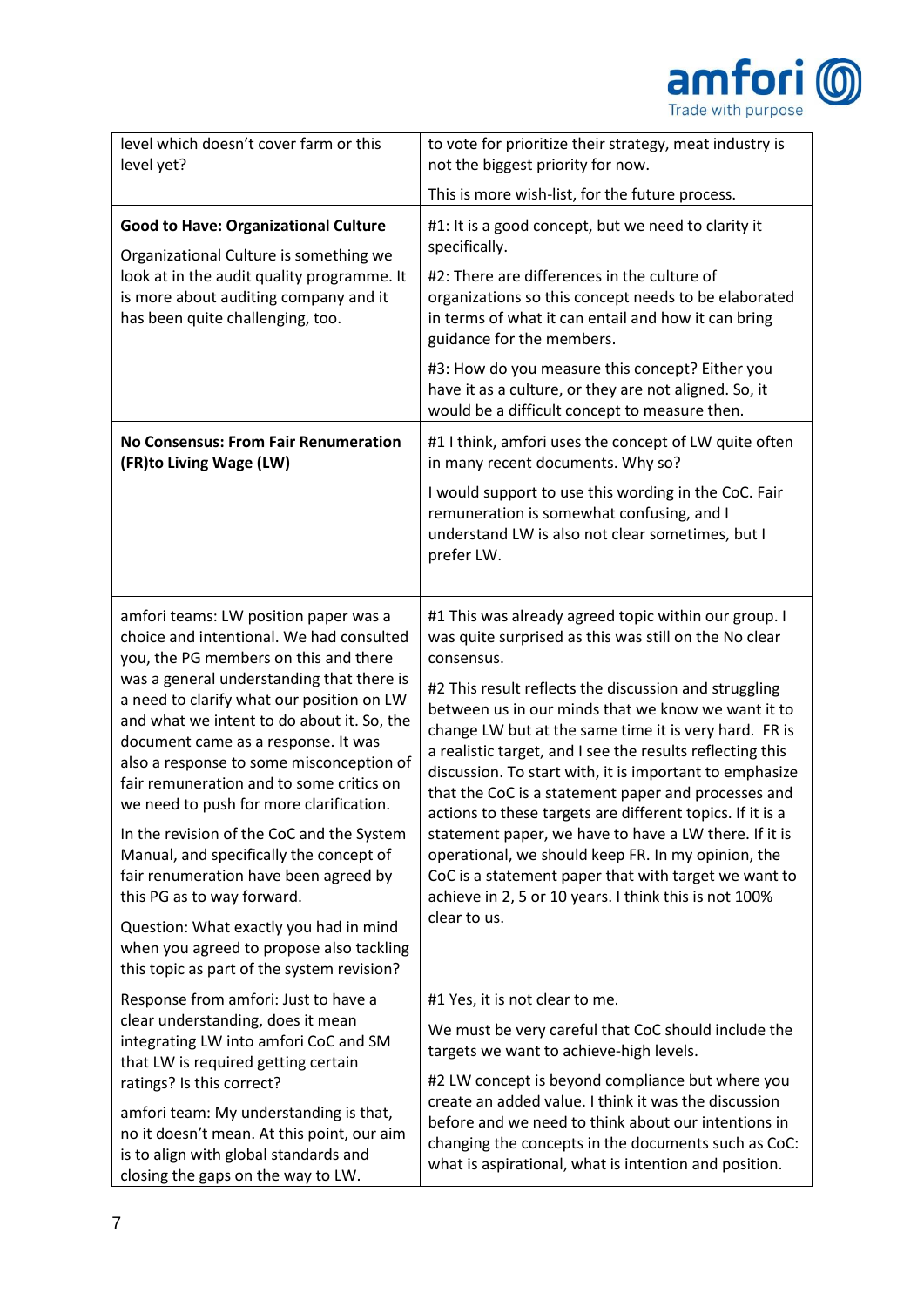

| The PG agrees on we need to start talking<br>about LW. Even if it doesn't bring any<br>change in the title of the concept, fair<br>renumeration, what we need to talk<br>about it and mention it in the CoC.<br>Question: What is the general feeling of<br>whether it should be the change in the<br>concept as such, FR change to LW or<br>whether LW should be part of the FR and<br>clearly mentioned in the questions of the<br>PA?<br>amfori team: We will take your<br>comments and bring it to discussion<br>again and you will be able to make<br>comments. | #1 It is important for us, companies to be clear that<br>we are not committing to abiding by LW benchmark<br>when we change it. That was the main concern.<br>#2 I agree with the last comment.                                                                     |
|----------------------------------------------------------------------------------------------------------------------------------------------------------------------------------------------------------------------------------------------------------------------------------------------------------------------------------------------------------------------------------------------------------------------------------------------------------------------------------------------------------------------------------------------------------------------|---------------------------------------------------------------------------------------------------------------------------------------------------------------------------------------------------------------------------------------------------------------------|
| <b>No consensus: Dormitories</b>                                                                                                                                                                                                                                                                                                                                                                                                                                                                                                                                     | amfori: From what we see/understand from                                                                                                                                                                                                                            |
| Question PG: To clarify what the intent is<br>here, so to understand the concept of<br>dormitory.                                                                                                                                                                                                                                                                                                                                                                                                                                                                    | feedback, dormitories are under occupational health<br>and safety (OHS) and we don't explicitly mention<br>about it in the CoC. So, it was more about to make it<br>more explicit content on the dormitories.                                                       |
|                                                                                                                                                                                                                                                                                                                                                                                                                                                                                                                                                                      | #1 Anything applies to the factories should be applied<br>to dormitories with health and safety. But there is an<br>element. And under the concept of Vulnerable<br>Workers, these elements can be mentioned there. So,<br>in the CoC, those elements can be there. |
|                                                                                                                                                                                                                                                                                                                                                                                                                                                                                                                                                                      | #2 It would be valuable to mention it explicitly within<br>OHS.                                                                                                                                                                                                     |
|                                                                                                                                                                                                                                                                                                                                                                                                                                                                                                                                                                      | #3 Language is also important. Dormitories are often<br>managed and owned by the agent. We can't ignore<br>the dormitories that are in that situation.                                                                                                              |
|                                                                                                                                                                                                                                                                                                                                                                                                                                                                                                                                                                      | #4 Dormitories is very relevant also with SIFL. It is<br>relevant, not as a separate title but more visibility is<br>needed. It can be integrated through holistic<br>approach.                                                                                     |
|                                                                                                                                                                                                                                                                                                                                                                                                                                                                                                                                                                      | #5 We also have dormitories in the agriculture sector.<br>They might look slightly different but not so different.<br>So that should not be lost and need to be integrated<br>in other fields.                                                                      |
| <b>No consensus: Environment</b>                                                                                                                                                                                                                                                                                                                                                                                                                                                                                                                                     | #1 What is exactly adding a new environment<br>chapter?                                                                                                                                                                                                             |
| The PG welcomed Eric, the lead of amfori<br>Environmental, amfori BEPI Programmes.                                                                                                                                                                                                                                                                                                                                                                                                                                                                                   | I think it is there, but we can make some parts<br>stronger, especially agriculture sector related content                                                                                                                                                          |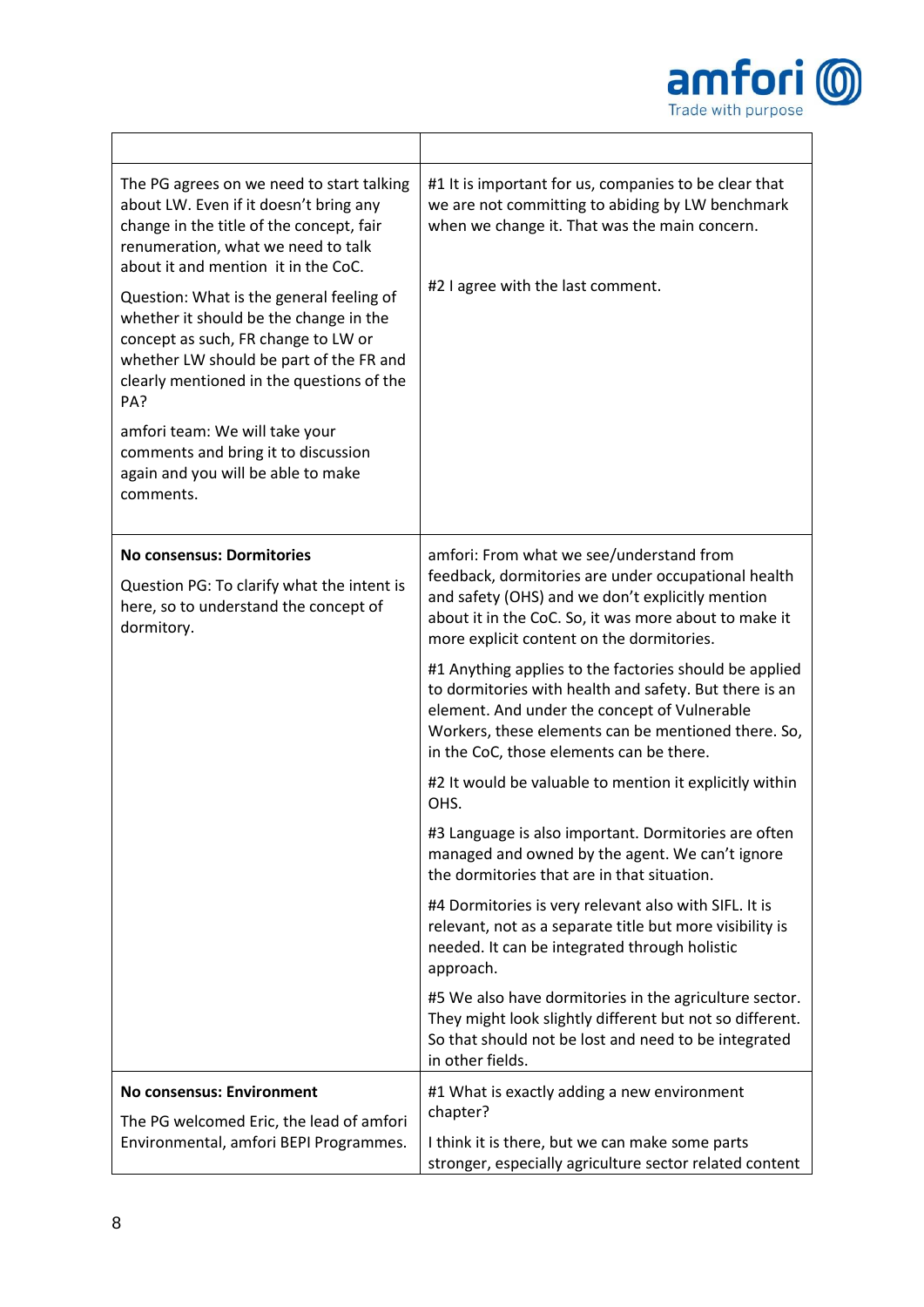

| What are your comments on this<br>concept?                                                                                                                                                                                                                                                                                                                                               | can be improved. But for now, I would say keep it as<br>it is now.                                                                                                                                                                                                                                                                                                                                                                                                                                                              |  |
|------------------------------------------------------------------------------------------------------------------------------------------------------------------------------------------------------------------------------------------------------------------------------------------------------------------------------------------------------------------------------------------|---------------------------------------------------------------------------------------------------------------------------------------------------------------------------------------------------------------------------------------------------------------------------------------------------------------------------------------------------------------------------------------------------------------------------------------------------------------------------------------------------------------------------------|--|
| Review of feedback - We would like to<br>hear you feedback on environment<br>within BSCI?                                                                                                                                                                                                                                                                                                | #2 For me, the concept itself, we already have a PA.<br>So, in order to make a distinction between amfori<br>BSCI and BEPI, I would look at it through compliance<br>view. Everything beyond compliance, it is more the<br>area of amfori BEPI.                                                                                                                                                                                                                                                                                 |  |
| Question PG: Even though environment<br>as an area is covered within BSCI, I<br>haven't seen it is broadly reported?<br>Maybe it is more about implementation.                                                                                                                                                                                                                           | amfori team: Most of the findings themselves are at<br>the compliance level. Most of them are also about<br>legal compliance, rather than case-based findings.<br>#1 Since BEPI is not relevant for the agriculture<br>sector, we think that it is important the environment<br>as a concept is included in BSCI. But sometimes, it<br>creates questions in terms of it is not very specifically<br>structured or divided into sub-sections.                                                                                    |  |
| We see that environment, as a concept<br>should be kept as the CoC is a high-level<br>document, but when we continue with<br>tools then we can talk about more<br>agricultural tools in BSCI. For industry<br>tools, they are included in BEPI.                                                                                                                                          |                                                                                                                                                                                                                                                                                                                                                                                                                                                                                                                                 |  |
| amfori BEPI Lead: It is part of our plan to<br>extend our scope to the farms level.                                                                                                                                                                                                                                                                                                      |                                                                                                                                                                                                                                                                                                                                                                                                                                                                                                                                 |  |
| The end game of BEPI is to go beyond<br>compliance but need to clarify that legal<br>compliance is part of the BEPI's<br>environmental assessment, one of the<br>BEPI tools. It is one of the 3 core missions<br>of the assessor to check regulatory<br>compliance. The other 2 missions focus<br>on action plans design and control to<br>improve, by going beyond legal<br>compliance. |                                                                                                                                                                                                                                                                                                                                                                                                                                                                                                                                 |  |
| Question PG: Is there a possibility to<br>write something into the CoC, such as the<br>position of amfori BSCI on environmental<br>compliance but this doesn't necessary to<br>have followed in the audits rather to<br>have a training on the Academy?                                                                                                                                  | amfori: In the CoC we have aspirational goals, so we<br>can explore how we can improve this part. Because<br>the principles in the COC are the principles that our<br>members committed to. So, if there is a commitment,<br>we have to monitor. If there is also an NGO pressure<br>or any case pops we need to show the data on it. I<br>need to check this with legal person but if we can<br>cover such issues within the aspirational goals then<br>we might develop some tools (tools outside rating)<br>but not monitor. |  |
| Proposal amfori BEPI Lead: We could<br>develop a 1-page document to present                                                                                                                                                                                                                                                                                                              | #1 If this is not too much effort. That would be good<br>for future audits in the environmental processes.                                                                                                                                                                                                                                                                                                                                                                                                                      |  |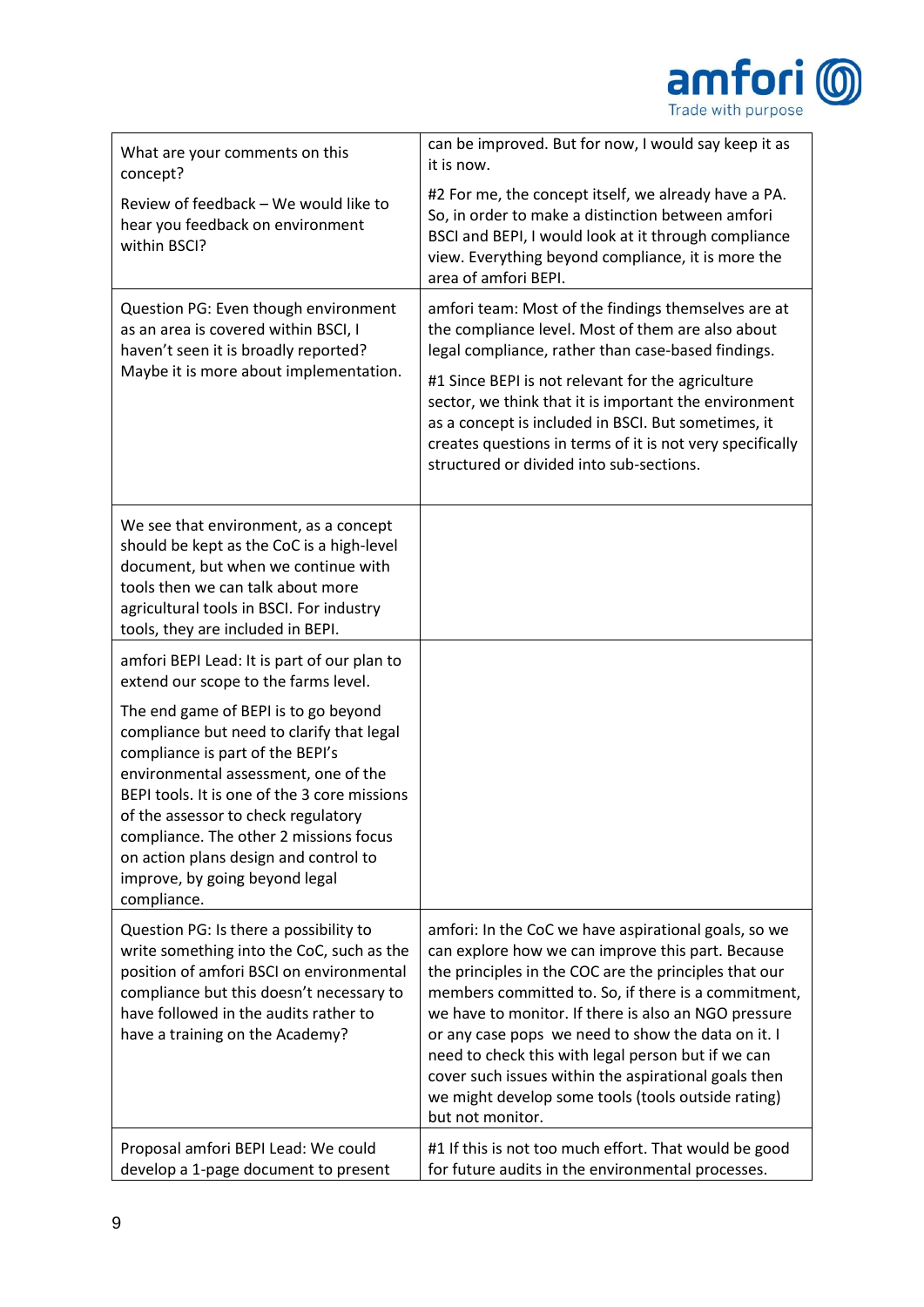

| the linkages and explain potential<br>overlaps and differences between amfori<br><b>BSCI and BEPI.</b> |  |
|--------------------------------------------------------------------------------------------------------|--|
| That would be useful.                                                                                  |  |
|                                                                                                        |  |

It is shared that two items- country guidelines and working hours – have been forwarded to System Revision process. Moreover, recent updates on CoC Format Process also are also introduced. Plase see slides #13 and #14.

amfori team also informed the PG about the upcoming position paper on Home-based Workers which would be finalized soon and the inital pilot project would be introduced in the next meeting. Members are invited to join the pilot phase if they would like to contribute to. Paul Frisch from S&I team is the contact person for this pilot phase.

| Elif<br><b>Subgroups</b><br>Agenda Item<br><b>Presenter</b> |
|-------------------------------------------------------------|
|-------------------------------------------------------------|

Elif presented the list of participants for each sub-group. PG members once again are asked to finalize their options and if they like to change the sub-group. PG members will be communicated again. Also, the timeline for the overall revision process has been presented.

It is agreed that for sub-groups, amfori team will present the analysis of the feedback for the sections on Audit Methodology and System Manual. Previous doodle choices will be checked and meetings for subgroups will be organized accordingly.

Yakut also informed the PG about the upcoming Food PG Call which will be held on 22 September as there will be a session where members of audit methodology can be invited with interest. Also, members who would like to be informed on GRASP collaboration are kindly asked to send their interest to receive an invitation

| Question/Comment                                                                             | <b>Answer</b> |
|----------------------------------------------------------------------------------------------|---------------|
| PG Member: Anette would like to support                                                      | Noted.        |
| gender-lens as there are few people on this<br>one. Daniel will also inform the amfori team. |               |

| Agenda Item | Any Other Business (AOB) | Presenter | Yakut |
|-------------|--------------------------|-----------|-------|
|             |                          |           |       |

No other discussion took place, neither any critical decision is made.

#### Conclusion:

In conclusion, following actions as above mentioned will be taken up and amfori team will follow up them with the PG members:

• Next Call is scheduled on 13 October (16.00-18.00).